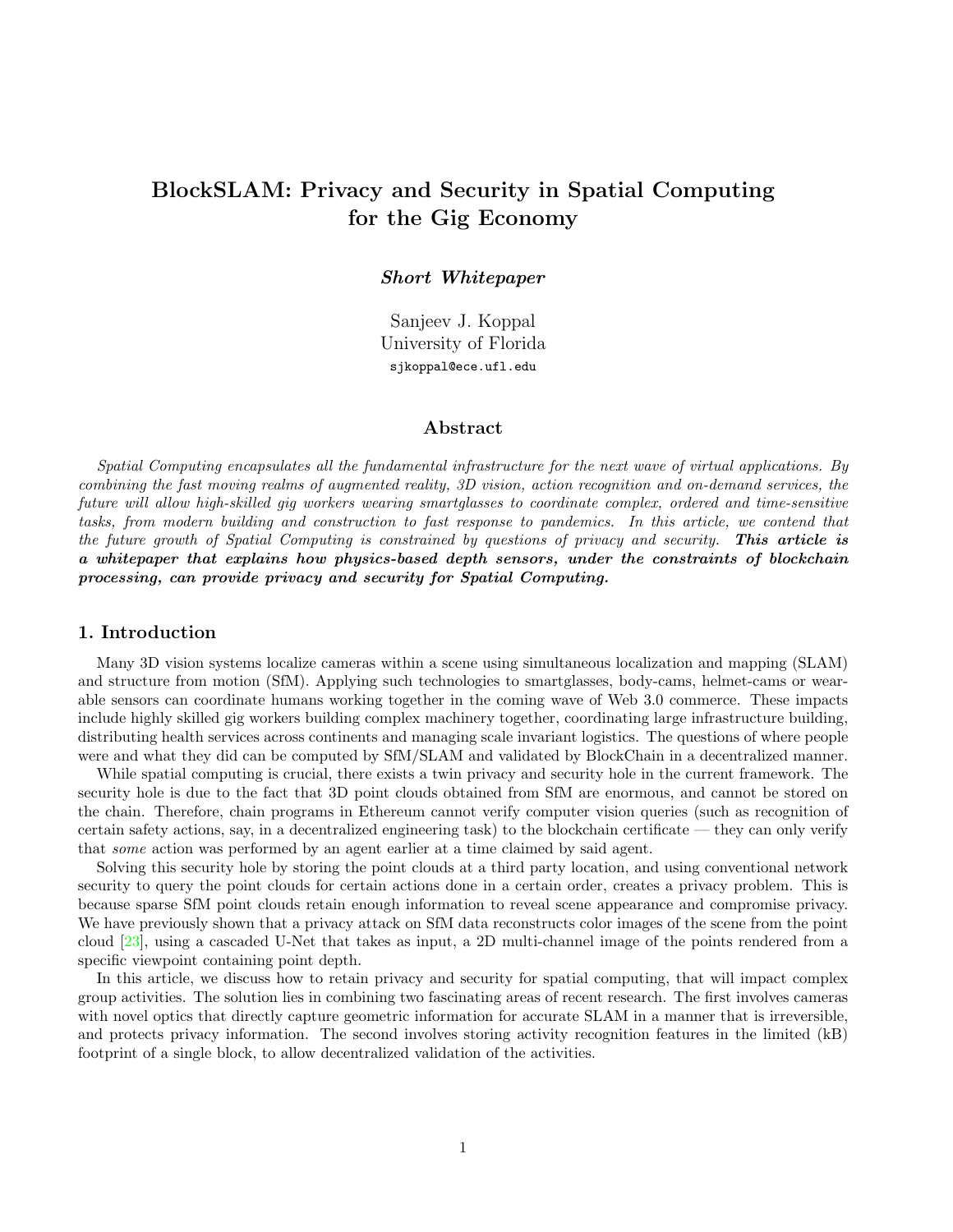#### <span id="page-1-0"></span>2. Related Work

The combination of novel depth sensors with deep learning has impacted many fields, from video games to autonomous cars [\[30,](#page-4-0) [13,](#page-3-1) [4\]](#page-2-0). Here we briefly cover some of the related work that is creating an infrastructure widely known as visual computing, where tracking humans in 3D can induce many useful applications.

SfM and SLAM: Augmented reality (AR) and extended version (XR) have spread rapidly, driven by mobile technologies such as ARCore, ARKit, 3D mapping APIs, and new devices such as HoloLens. These devices have set the stage for wearable augmentation of groups of humans working together in professional settings, homes and other sensitive environments. SLAM and SfM allow wearable sensors to estimate their precise pose within the scene. However, this requires persistent storage of sparse 3D point clouds, which we have shown to be surprisingly containing enough information to reconstruct detailed comprehensible images of the scene. This suggests that the persistent point cloud storage poses serious privacy risks that have been widely ignored so far but will become increasingly relevant as localization services are adopted by a larger user community.

Adaptive depth sensors: LIDAR and other novel depth sensors that are flexible and adaptive in the measurements they make are emerging $[29, 5]$  $[29, 5]$  $[29, 5]$ . These use beam steering modulation for intelligent workplaces  $[25]$ , displays [\[9\]](#page-3-3) and sensing [\[17\]](#page-3-4). MEMS mirrors have been used in scanning LIDARs, for highly reflective fiducials in both fast 3D tracking and VR applications [\[16,](#page-3-5) [15\]](#page-3-6). Galvo mirrors are used with active illumination for lighttransport  $[8]$  and seeing around corners  $[20]$ . Light curtains are used for flexible, structured light reconstruction  $[2]$ . We contend that it is possible for adaptive sensors to capture only what is needed for  $\text{SfM}/\text{SLAM}$ .

Depth Completion: Combining sparse depth measurements with color imagery to fill in depths allows dense reconstruction [\[14,](#page-3-9) [30,](#page-4-0) [26\]](#page-3-10). Benchmarks exist [\[30\]](#page-4-0) and guided upsampling has been used as a proxy for sensor fusion such as the work that has recently been done for single-photon imagers [\[12\]](#page-3-11) and flash lidar [\[7\]](#page-2-3). In contrast, we measure sparse low-power LIDAR depth measurements and we seek to flexibly change the sensor capture characteristics in order to leverage adaptive neural networks such as [\[13,](#page-3-1) [4\]](#page-2-0). We contend that adaptive sensors can be used such that depth completion does not compromise privacy, and yet allows for accurate SfM/SLAM.

Privacy and security in computer vision. We contend that adaptive depth sensors that allow for SfM/SLAM but do not allow for upsampling inversion can enable privacy preserving localization. The final piece is to integrate these technologies with blockchain based decentralized verification. Prior Privacy and Security work in vision include K-anonymity [\[28\]](#page-4-2), where stolen keys can only reliably identify k database entries. This idea of deidentification has been applied in images [\[19\]](#page-3-12) and video [\[1\]](#page-2-4). In contrast, our sensors will have significant impact in using smartglasses and wearables in connected health [\[3\]](#page-2-5) and smart homes [\[18\]](#page-3-13) to coordinate human group tasks.

# 3. Learning to BlockSLAM

BlockSLAM consists of two components. The first are physics-based sensors which directly capture geometric features from the scene in such as way that privacy is preserved, by SfM for SLAM is done accurately. The second component is an action recognition protocol done over the chain, within the kB limits of a single block. We now describe each component in detail.

Privacy preserving physics-based SLAM sensors: Conventional SLAM works by using perspective cameras who images are processed by (mostly) hand-trained feature detectors like SIFT to obtain correspondences across views. We have shown that neural networks can inverse such sparse data, breaking privacy protections [\[23\]](#page-3-0).

Instead, we point to physics-based depth sensors, where the optics and imaging components perform the bulk of the difficult vision processing "off-board". These sensors remove undesirable information prior to image capture, and complement existing hardware and software based approaches to privacy preservation, such as deidentification and cryptography, which can add further levels of protection to these physics-based sensors. We have been a first mover on these sensors,  $[10]$  and follow-up work from others has embedded neural networks in optics layers $[6]$  and created sensors that directly obtain geometric entities from measurements, such as blocks and planes[\[11\]](#page-3-15).

A final step is to train such sensors such that the geometric measurements are better for SLAM and not for recovering imagery. Such features have been discovered for SLAM [\[27\]](#page-4-3) and we have built a general framework for deep learning-based privacy preserving encoders [\[21\]](#page-3-16), which can be applied to a series of optical-based privacy sensors that we proposed  $[24, 22]$  $[24, 22]$  $[24, 22]$ .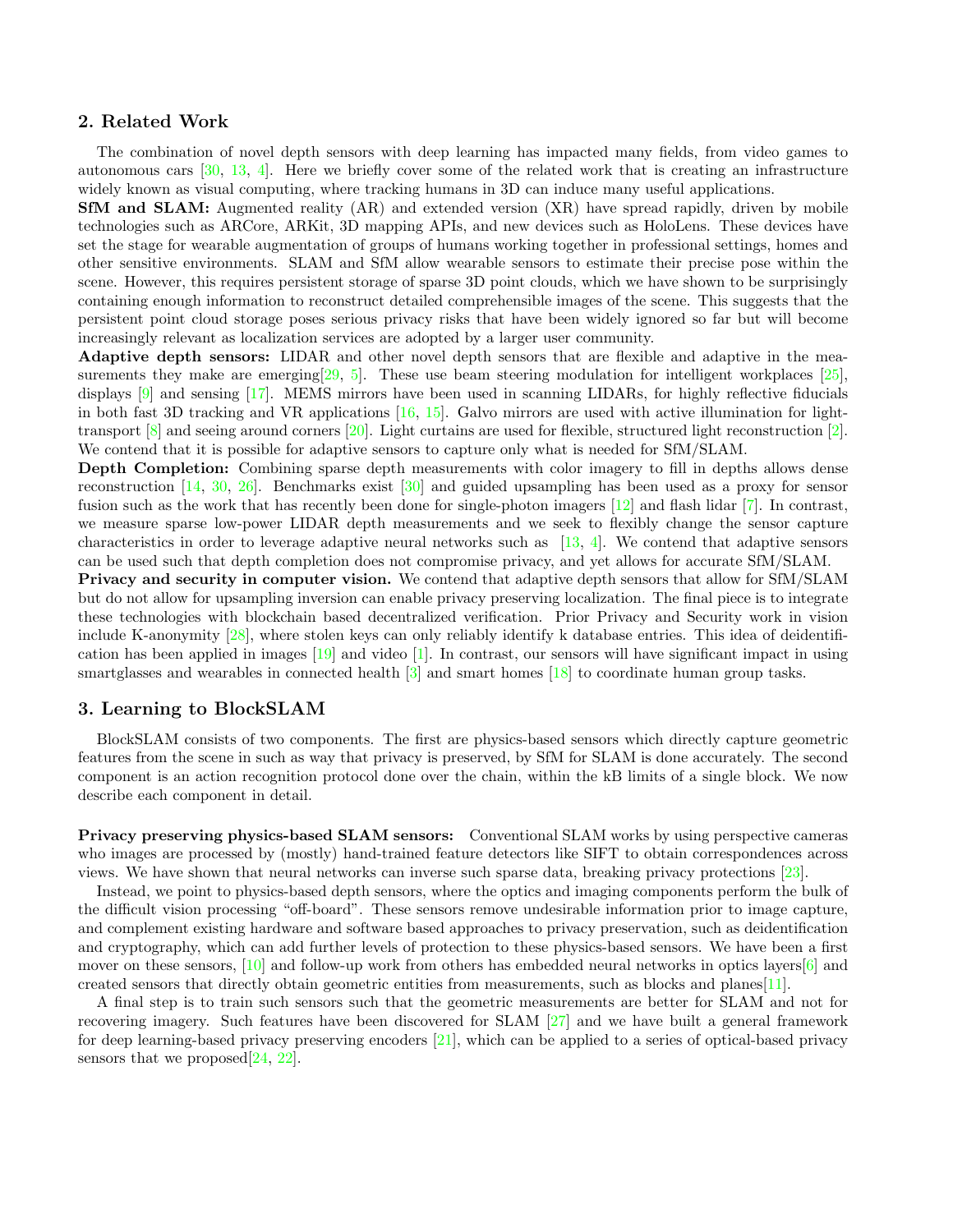Action recognition policy over Ethereum: Etheruem allows for contracts between a taskmaster and clients to make sure (a) tasks are done in the way they were specified and (b) tasks are done in the order they are specified to activate other contracts. Our assumptions here are that a map of the rigid scene where the activities are taking place (factory floor, home, outdoor street, etc.) are stored and shared openly. We also assume that a pretrained action recognition network  $A$  is agreed on and an original version  $A_{orig}$  is openly available.

The  $A_{orig}$  is used to compare features across time, to make sure clients are not using the same video clips to show repeated work. However, the clients may try to fool  $A_{orig}$  with slightly modified versions of the same video clip passed off as different work cycles.

To combat this, each taskmaster puts out a block which modifies the mother network with randomly selected weights that are reset to random values, create a modified network  $A_{rand}$ . The taskmaster privately retrains an augmented  $A_{augment}$  network with a few extra layers to compensate for these randomly selected changed weights. Each client of the taskmaster uses the randomly modified network  $A_{rand}$  and generates output at a small number of locations and places a few instantiations of the feature vector on the chain. Optimization is impossible since the client does know the  $A_{augment}$  network.

Ethereum contracts are written that check if the activities put forward in this way are consistent with the augmented network  $A_{augment}$  and the rigid 3D structure of the scene. Every augmented network has a time limit, and new work cycles have new augmented blocks. We exploit network fragility to make it difficult for clients to optimize their inputs  $-$  i.e. input is restricted vanilla video feed. The entire system is decentralized as no one is the ultimate decider on the contracts which have been made secure, both with the chain and network fragility.

#### 4. Summary of the Proposed Research Sub-area

Adaptive physics-based sensors for SLAM can allow for reliable and interpretable imaging for spatial computing. We will soon see novel learning driven imaging systems designed in concert with the chain, which we term BlockSLAM. The protection of privacy and security in the coming wave of spatial computing will be an important ethical and social impact of such research.

## 5. Acknowledgments

The author was partially supported by the National Science Foundation (NSF) through NSF grants 2004544 and 1942444.

#### References

- <span id="page-2-4"></span>[1] Agrawal, P., Narayanan, P.: Person de-identification in videos. IEEE Transactions on Circuits and Systems for Video Technology (2011) [2](#page-1-0)
- <span id="page-2-2"></span>[2] Bartels, J.R., Wang, J., Whittaker, W., Narasimhan, S.G.: Agile depth sensing using triangulation light curtains. In: Proceedings of the IEEE International Conference on Computer Vision. pp. 7900–7908 (2019) [2](#page-1-0)
- <span id="page-2-5"></span>[3] Beach, S., Schulz, R., Downs, J., Matthews, J., Barron, B., Seelman, K.: Disability, age, and informational privacy attitudes in quality of life technology applications: Results from a national web survey. ACM Transactions on Accessible Computing (2009) [2](#page-1-0)
- <span id="page-2-0"></span>[4] Bergman, A., Lindell, D., Wetzstein, G.: Deep adaptive lidar: End-to-end optimization of sampling and depth completion at low sampling rates. ICCP (2020) [2](#page-1-0)
- <span id="page-2-1"></span>[5] Chan, S., Halimi, A., Zhu, F., Gyongy, I., Henderson, R.K., Bowman, R., McLaughlin, S., Buller, G.S., Leach, J.: Long-range depth imaging using a single-photon detector array and non-local data fusion. Scientific reports **9**(1), 8075 ([2](#page-1-0)019) 2
- <span id="page-2-6"></span>[6] Chang, J., Sitzmann, V., Dun, X., Heidrich, W., Wetzstein, G.: Hybrid optical-electronic convolutional neural networks with optimized diffractive optics for image classification. Scientific reports 8(1), 12324 (2018) [2](#page-1-0)
- <span id="page-2-3"></span>[7] Gruber, T., Julca-Aguilar, F., Bijelic, M., Ritter, W., Dietmayer, K., Heide, F.: Gated2depth: Real-time dense lidar from gated images. arXiv preprint arXiv:1902.04997 (2019) [2](#page-1-0)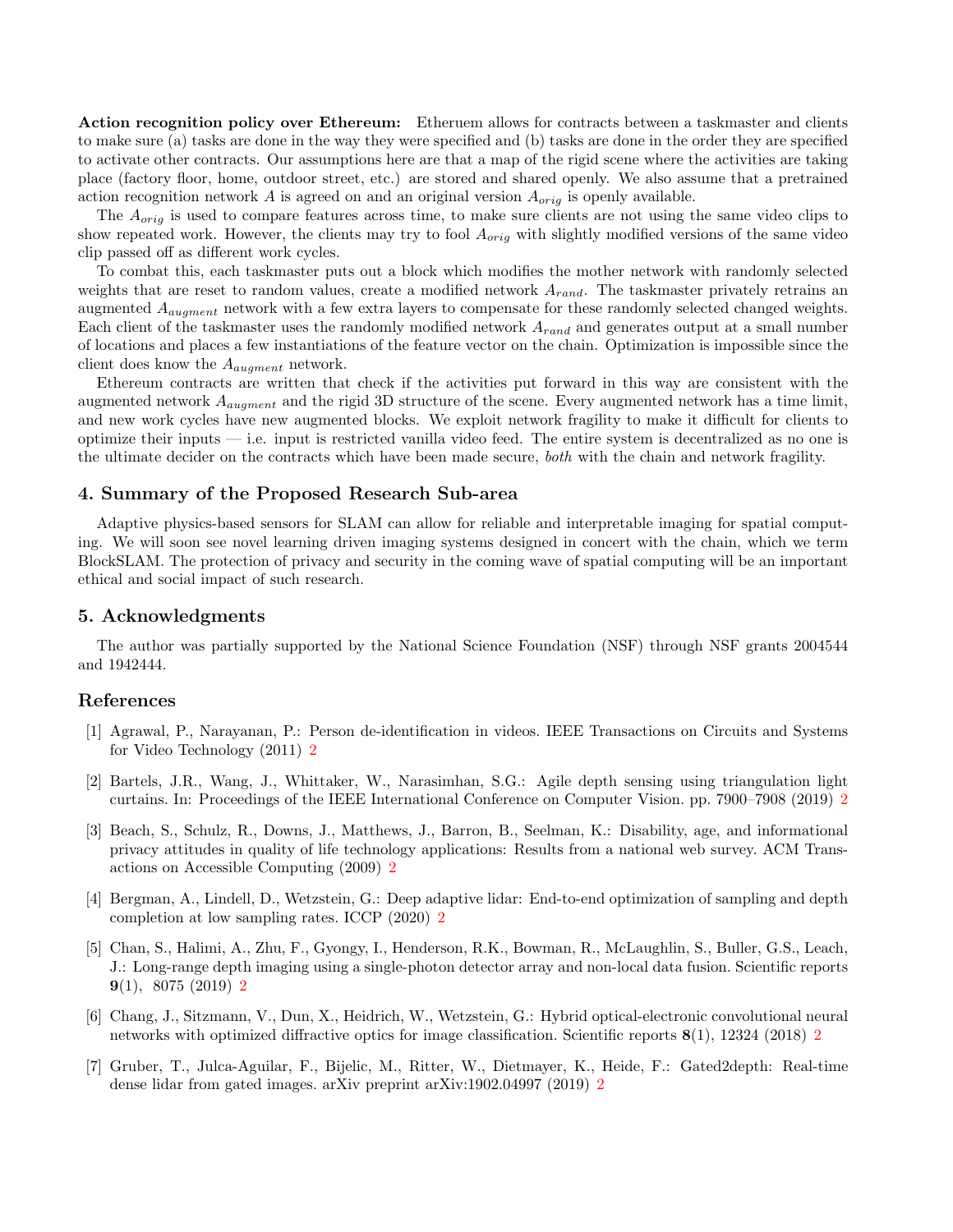- <span id="page-3-7"></span>[8] Hawkins, T., Einarsson, P., Debevec, P.E.: A dual light stage. Rendering Techniques 5, 91–98 (2005) [2](#page-1-0)
- <span id="page-3-3"></span>[9] Jones, A., McDowall, I., Yamada, H., Bolas, M., Debevec, P.: Rendering for an interactive 360 light field display. ACM Transactions on Graphics (TOG) 26(3), 40 (2007) [2](#page-1-0)
- <span id="page-3-14"></span>[10] Koppal, S.J., Gkioulekas, I., Young, T., Park, H., Crozier, K.B., Barrows, G.L., Zickler, T.: Toward wideangle microvision sensors. IEEE transactions on pattern analysis and machine intelligence 35(12), 2982–2996 (2013) [2](#page-1-0)
- <span id="page-3-15"></span>[11] Lee, J., Gupta, M.: Blocks-world cameras. In: Proceedings of the IEEE/CVF Conference on Computer Vision and Pattern Recognition. pp. 11412–11422 (2021) [2](#page-1-0)
- <span id="page-3-11"></span>[12] Lindell, D.B., O'Toole, M., Wetzstein, G.: Single-photon 3d imaging with deep sensor fusion. ACM Transactions on Graphics (TOG)  $37(4)$ , 113 ([2](#page-1-0)018) 2
- <span id="page-3-1"></span>[13] Liu, C., Gu, J., Kim, K., Narasimhan, S., Kautz, J.: Neural rgb-to-d sensing: Depth and uncertainty from a video camera. arXiv preprint arXiv:1901.02571 (2019) [2](#page-1-0)
- <span id="page-3-9"></span>[14] Lu, J., Forsyth, D.: Sparse depth super resolution. In: Proceedings of the IEEE Conference on Computer Vision and Pattern Recognition. pp. 2245–2253 (2015) [2](#page-1-0)
- <span id="page-3-6"></span>[15] Milanović, V., Kasturi, A., Siu, N., Radojičić, M., Su, Y.: "memseye" for optical 3d tracking and imaging applications. In: Solid-State Sensors, Actuators and Microsystems Conference (TRANSDUCERS), 2011 16th International. pp. 1895–1898. IEEE (2011) [2](#page-1-0)
- <span id="page-3-5"></span>[16] Milanović, V., Kasturi, A., Yang, J., Hu, F.: A fast single-pixel laser imager for  $vr/ar$  headset tracking. In: Proc. of SPIE Vol. vol. 10116, pp. 101160E–1 (2017) [2](#page-1-0)
- <span id="page-3-4"></span>[17] Nayar, S.K., Branzoi, V., Boult, T.E.: Programmable imaging using a digital micromirror array. In: Proceedings of the 2004 IEEE Computer Society Conference on Computer Vision and Pattern Recognition, 2004. CVPR 2004. vol. 1, pp. I–I. IEEE (2004) [2](#page-1-0)
- <span id="page-3-13"></span>[18] Neustaedter, C., Greenberg, S.: Balancing privacy and awareness in home media spaces. UBICOMP (2003) [2](#page-1-0)
- <span id="page-3-12"></span>[19] Newton, E., Sweeney, L., Malin, B.: Preserving privacy by de-identifying facial images. CMU Technical Report CMU-CS-03-119 (2003) [2](#page-1-0)
- <span id="page-3-8"></span>[20] O ´ Toole, M., Lindell, D.B., Wetzstein, G.: Confocal non-line-of-sight imaging based on the light-cone transform. Nature 555(7696), 338 (2018) [2](#page-1-0)
- <span id="page-3-16"></span>[21] Pittaluga, F., Koppal, S., Chakrabarti, A.: Learning privacy preserving encodings through adversarial training. In: 2019 IEEE Winter Conference on Applications of Computer Vision (WACV). pp. 791–799. IEEE (2019) [2](#page-1-0)
- <span id="page-3-18"></span>[22] Pittaluga, F., Koppal, S.J.: Privacy preserving optics for miniature vision sensors. In: Proceedings of the IEEE Conference on Computer Vision and Pattern Recognition. pp. 314–324 (2015) [2](#page-1-0)
- <span id="page-3-0"></span>[23] Pittaluga, F., Koppal, S.J., Kang, S.B., Sinha, S.N.: Revealing scenes by inverting structure from motion reconstructions. In: Proceedings of the IEEE/CVF Conference on Computer Vision and Pattern Recognition. pp. 145–154 (2019) [1,](#page-0-0) [2](#page-1-0)
- <span id="page-3-17"></span>[24] Pittaluga, F., Zivkovic, A., Koppal, S.J.: Sensor-level privacy for thermal cameras. In: 2016 IEEE International Conference on Computational Photography (ICCP). pp. 1–12. IEEE (2016) [2](#page-1-0)
- <span id="page-3-2"></span>[25] Raskar, R., Welch, G., Cutts, M., Lake, A., Stesin, L., Fuchs, H.: The office of the future: A unified approach to image-based modeling and spatially immersive displays. In: Proceedings of the 25th annual conference on Computer graphics and interactive techniques. pp. 179–188. ACM (1998) [2](#page-1-0)
- <span id="page-3-10"></span>[26] Riegler, G., Rüther, M., Bischof, H.: Atgv-net: Accurate depth super-resolution. In: European Conference on Computer Vision. pp. 268–284. Springer (2016) [2](#page-1-0)